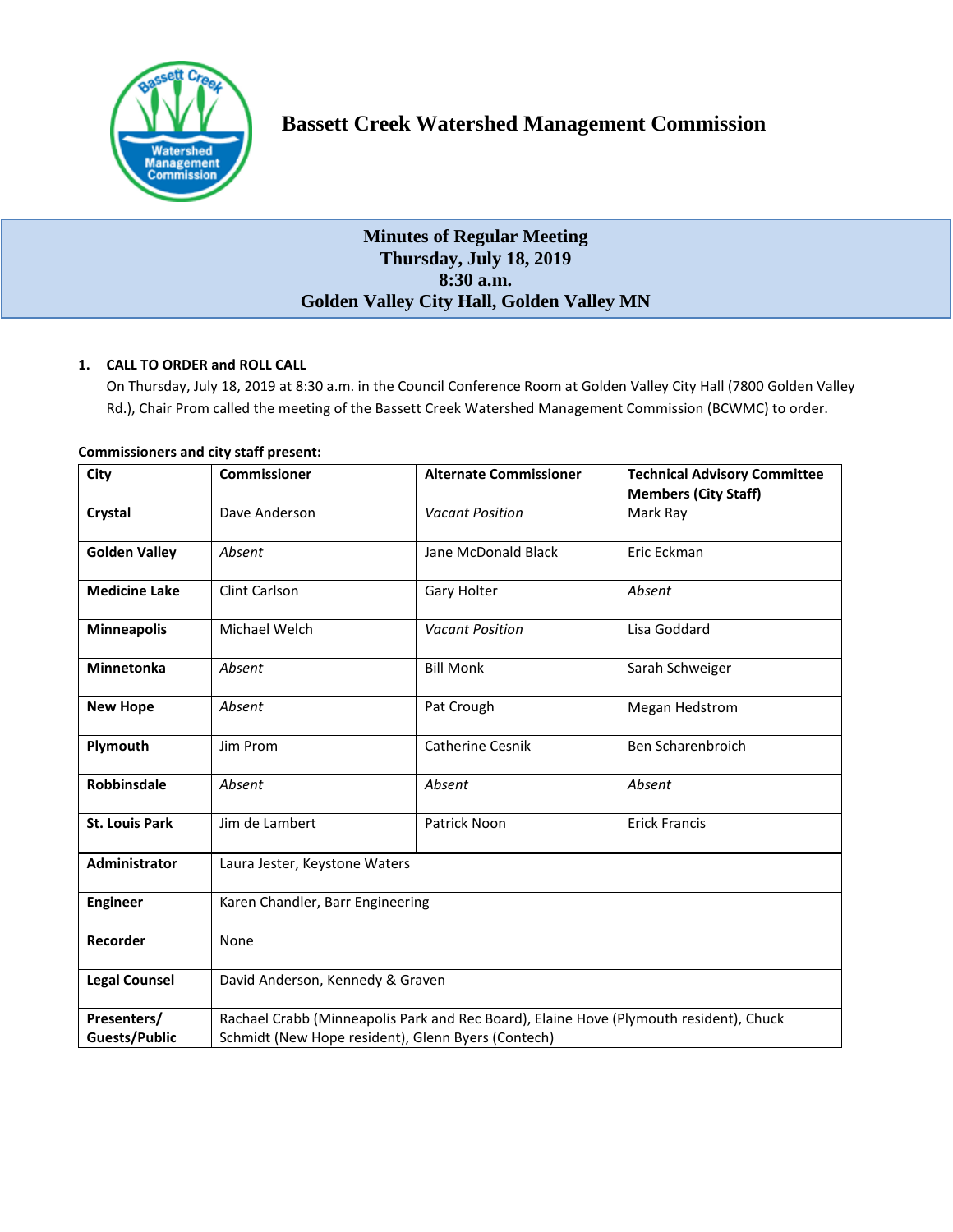## **2. CITIZEN FORUM ON NON-AGENDA ITEMS**

Chuck Schmidt, a resident of New Hope, wondered whether the City of Crystal or the Commission had plans to address the buckthorn and other weeds on the south side of Winnetka Pond as part of the CIP project there. Mark Ray indicated there were no plans for that activity. Mr. Schmidt also commented on a walnut tree he planted many years ago near the outlet of the pond that is now being encroached by another tree. Mr. Ray indicated he would have the Crystal Forester look into that. Mr. Schmidt also wondered if the Hennepin County crews would be performing maintenance of the pond's buffer. Mr. Ray noted that was likely a "Sentence to Serve" crew and that the city doesn't have a contract for crew work. Chair Prom encouraged Mr. Schmidt to contact the county about it.

Elaine Hove, a resident of Plymouth, noted her concerns about flooding in a residential area near Medicine Lake (the same issue brought to the Commission by Terrie Christian in October 2018). She reported that runoff from Hwy. 169 and the adjacent industrial area floods yards in their neighborhood and that there was 8 inches of water on the road after the recent 2-inch rain. She noted rain is not being filtered before it runs directly into Medicine Lake.

Chair Prom indicated that some Plymouth City Council members have spoken to residents in the area about the issue. Ben Scharenbroich said there is some city property there and that redevelopment of the commercial property would be a good opportunity to address the issue. Ms. Hove noted that there is substantial unused property in the area that might be used as a holding pond. Mr. Scharenbroich noted he would follow up with residents. Commissioner Welch indicated he sympathized with Ms. Hove and residents in the area noting the localized flooding is a common problem in these times of high precipitation.

## **3. APPROVAL OF AGENDA**

**MOTION:** Alternate Commissioner McDonald Black moved to approve the agenda. Commissioner Welch seconded the motion. Upon a vote, the motion carried 8-0 [City of Robbinsdale was absent from the vote].

#### **4. CONSENT AGENDA**

The following items were approved as part of the consent agenda: June 20, 2019 Commission meeting minutes, acceptance of the July 2019 financial report, payment of invoices, approval to set a public hearing on the 2020 capital improvement projects for September 19, 2019.

| <b>Checking Account Balance</b>             | \$657,203.29      |
|---------------------------------------------|-------------------|
| TOTAL GENERAL FUND BALANCE                  | \$657,203.29      |
| TOTAL CASH & INVESTMENTS ON-HAND (07/10/19) | \$4,298,149.14    |
| CIP Projects Levied – Budget Remaining      | \$ (4,635,407.70) |
| <b>Closed Projects Remaining Balance</b>    | \$367,121.67      |
| 2012-2017 Anticipated Tax Levy Revenue      | \$7,330.29        |
| 2018 Anticipated Tax Levy Revenue           | \$8,770.47        |
| Anticipated Closed Project Balance          | \$383,222.43      |

The general and construction account balances reported in the July 2019 Financial Report are as follows:

**MOTION:** Alternate Commissioner McDonald Black moved to approve the consent agenda. Commissioner Carlson seconded the motion. Upon a vote, the motion carried 8-0 [City of Robbinsdale was absent from the vote].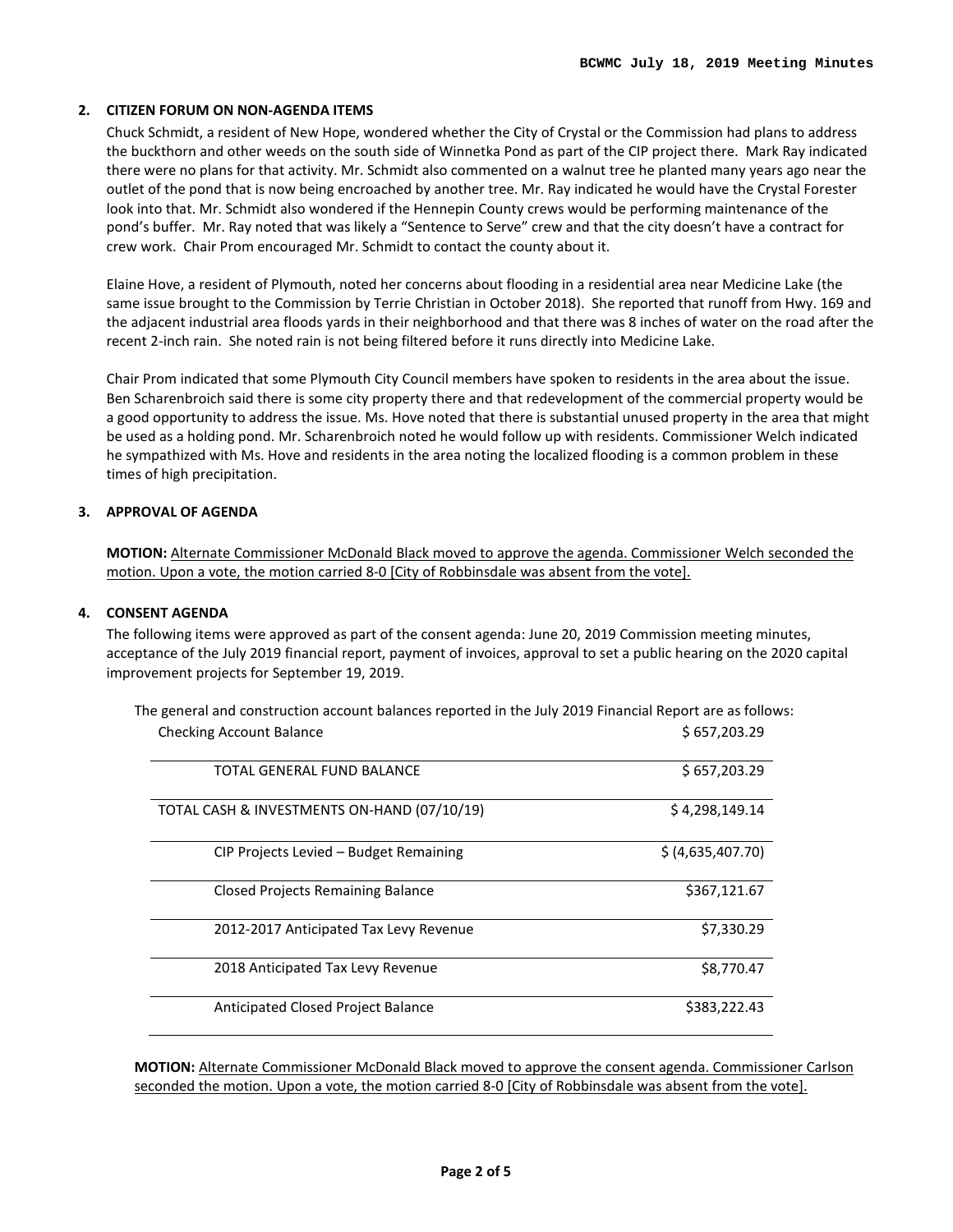## **5. BUSINESS**

## **A. Consider Proposal to Prepare Feasibility Study for Project to Dredge Accumulated Sediment in the Main Stem of Bassett Creek in Wirth Park (2021 CIP Project BC-7)**

Commission Engineer Chandler reviewed the proposal for the feasibility study preparation, first showing the location of the project area and reviewing the issues currently impacting the area. She reported that the lagoons in Theodore Wirth Park were built in the mid 1930's by the Civilian Conservation Corps but filled in with sediment over the years, particularly during the 1990's. She noted that the project area includes "Lagoons" D, E, and F, but that "Lagoon E" is particularly in need of dredging to improve the pond's capacity, improve water quality and improve habitat. She noted that the other two lagoons will also likely need some dredging but that the \$400,000 earmarked for this project in the Commission's CIP list is likely only enough to dredge one lagoon.

Commission Engineer Chandler noted that although quite a bit of study has already occurred in this area, more study is needed including bathymetric, topographic, tree, and utility surveys and a wetland delineation. She noted the lagoons would be treated like stormwater ponds when following MPCA guidance on sediment testing. She also noted that because the lagoons are public waters, only accumulated sediment can be removed.

There was discussion about the possibility of State or Federal funding being available to address issues within a historical site like this. Engineer Chandler reported that the historical significance of the site will likely require more and lengthy review by officials to get necessary permits for the project. Commissioner Welch volunteered to look into whether or not there is funding available.

Commissioner Welch reported he is often asked about the sediment accumulating in the lagoons, as it has created islands over time. He noted that public outreach on this project will be crucial and that it will be important to distinguish between the flood reduction benefits to the MPRB vs. the benefits to natural resources and water quality.

Alternate Commissioner McDonald Black noted that the Loppet Foundation should be included with project outreach. Jeff Oliver noted that the City of Golden Valley is working with the MPRB to resolve flooding issues on the trail.

**MOTION**: Commissioner Welch moved to approve the scope of work and authorize the Commission Engineer to complete the feasibility study as proposed; Commissioner Carlson seconded the motion. Upon a vote, the motion carried 8-0 [City of Robbinsdale was absent from the vote].

#### **B. Consider Recommendations from Technical Advisory Committee**

TAC chair Mark Ray, gave a brief overview of the TAC's recommendations noting that the TAC met on May 29<sup>th</sup> and July 8<sup>th</sup> to discuss how the Commission should review proprietary stormwater manufactured treatment devices (MTDs) proposed to be used in development or redevelopment projects. Mr. Ray walked through each of the four recommendations in the TAC's memo including:

- 1. The BCWMC require project applicants to provide verification that the proposed stormwater MTDs have achieved General Use Level Designation (GULD) certification from the State of Washington's Technology Assessment Protocol – Ecology (TAPE) program (Option 3). The BCWMC will then accept and apply 50% TP and 80% TSS removals for the MTDs, as long as the MTDs are designed in accordance with the manufacturer's recommendations/guidelines.
- 2. The BCWMC allow project applicants to seek acceptance of higher pollutant removal efficiencies by submitting data from the TAPE program for analysis by the Commission Engineer (Option 6) using the following protocol:
	- a. Commission will develop a new "MTD pre-approval" review application form for these situations.
	- b. City staff would encourage the applicant to coordinate with the Commission Engineers early in the process. This would avoid a possible scenario where a project is almost entirely through a city review process only to need considerable site revisions due to differing analyses of MTD pollutant removals by Commission Engineers and negotiations therein.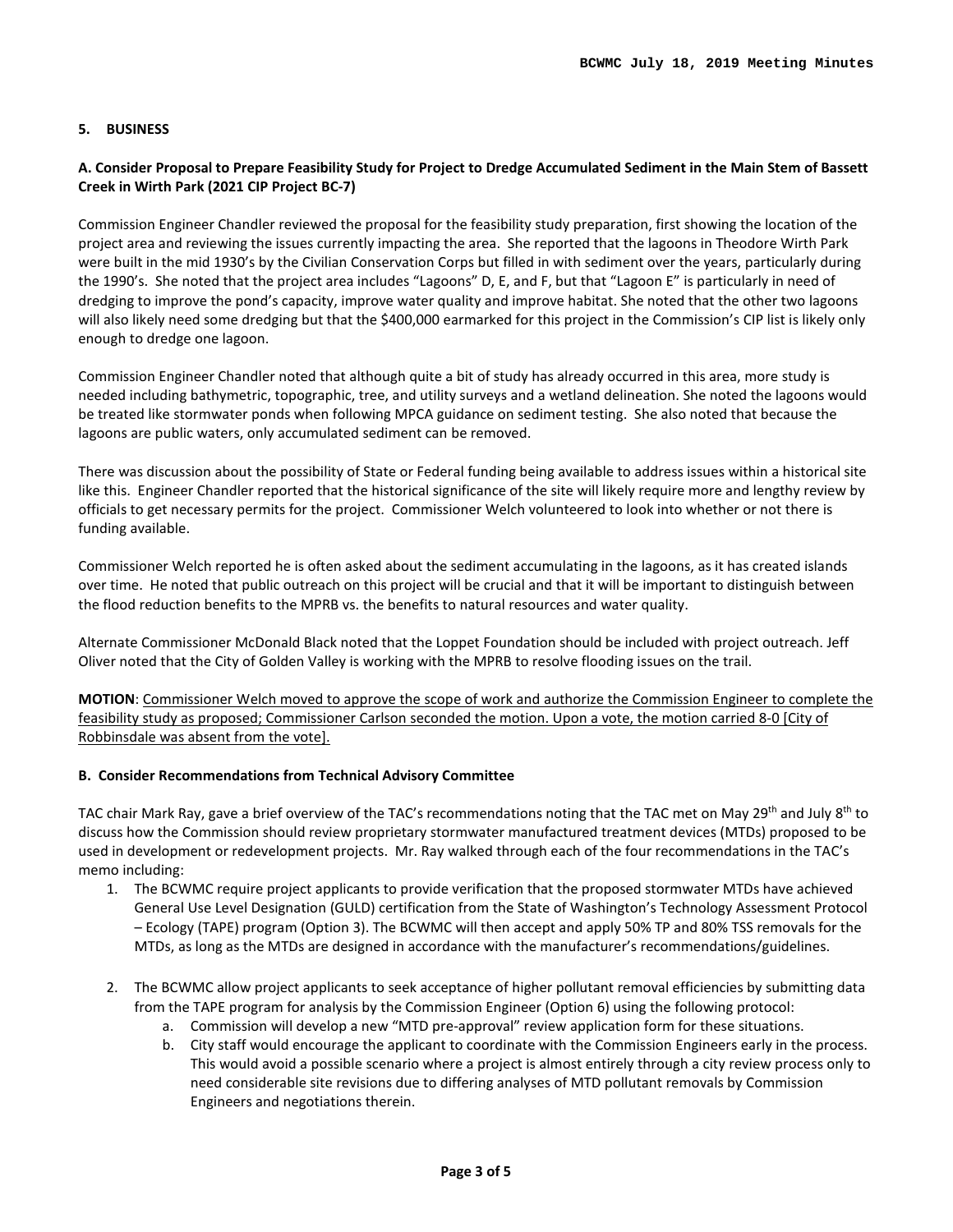- c. Commission would require applicants to submit the "MTD pre-approval" form and a \$1,000 alternative BMP review fee. (The BCWMC already requires this \$1,000 review fee for projects involving review of alternative BMPs that are not in the MN Stormwater Manual.) The applicant would pay the remaining BMP review fees when they submit the full BCWMC application form.
- 3. The Commission Engineer will maintain a list of MTDs that have been approved through Option 6 for use by future applicants.
- 4. The BCWMC not allow the manufacturer of an MTD to apply for consideration through the Commission's review process without it being part of an actual development/redevelopment project and submittal of a formal BCWMC application. Currently the BCWMC's review process and fee structure is set up for development and redevelopment projects and not review of specific components of the projects.

Administrator Jester noted she recently asked other Metro watersheds if they were interested in signing a letter to the MPCA requesting that the MPCA take the lead on evaluating and verifying or certifying MTDs (a TAC recommendation approved at the June meeting). She and Engineer Chandler reported that they learned from the Capitol Region Watershed District that the Water Environment Federation is leading a nationwide program called Stormwater Testing and Evaluation for Products and Practices (STEPP). There was consensus that the letter to MPCA include participation in the STEPP as an alternative to developing a Minnesota verification program. Commissioner Welch asked the Administrator to also determine if the Center for Watershed Protection is involved in this or a similar program and noted this might be a good topic for a future Metro MAWD meeting. He also noted his appreciation for the TAC's thoroughness on working through this issue. It was noted that the TAC's recommendations set a defensible framework for reviewing MTDs in the short term.

**MOTION**: Alternate Commissioner McDonald Black moved approval of the TAC recommendations. Commissioner Carlson seconded the motion. Upon a vote the motion carried 7-1 [City of Minneapolis voted against the motion. City of Robbinsdale was absent for the vote.]

## **C. Discuss Request for Resolutions from Minnesota Association of Watershed Districts**

Administrator Jester gave an overview of MAWD's resolution process noting that possible resolutions could be developed by any member watershed and submitted by September  $1<sup>st</sup>$  for consideration by the MAWD Resolutions Committee and then at MAWD's Annual Meeting in December. Administrator Jester reviewed some additional MAWD communications and requests including ideas for sessions at the annual meeting and request for committee members (early next year). She also noted that the Commission will need to appoint two commissioners to represent the BCWMC at the annual meeting, if desired, so they could vote on MAWD business.

No commissioners nor staff had ideas for MAWD resolutions at this time. Administrator Jester was asked to put this on the August agenda and to make sure TAC members know they can also submit resolution ideas.

## **6. COMMUNICATIONS**

## A. **Administrator's Report**

- i. Report on Outcomes of  $50^{th}$  Anniversary Event Administrator Jester reported that the  $50^{th}$  event and tour came in under budget and that she had mailed the 50<sup>th</sup> booklet to city council members and county commissioners.
- ii. AIS Early Detection Training Set for July 23<sup>rd</sup>, 6:00 p.m. at the Plymouth Library. Administrator Jester requested commissioners and TAC members to help recruit participants
- iii. Smart Salting for Property Managers  $-$  Set for September 24<sup>th</sup> at the Crystal Community Center. Administrator Jester requested commissioners and TAC members to help recruit participants or let her know how to get in touch with property managers. Alternate Commissioner McDonald Black suggested contacting the Building Owners and Managers Association
- B. **Chair**
	- i. Chair Prom thanked Commissioner Welch for emceeing the  $50<sup>th</sup>$  event.